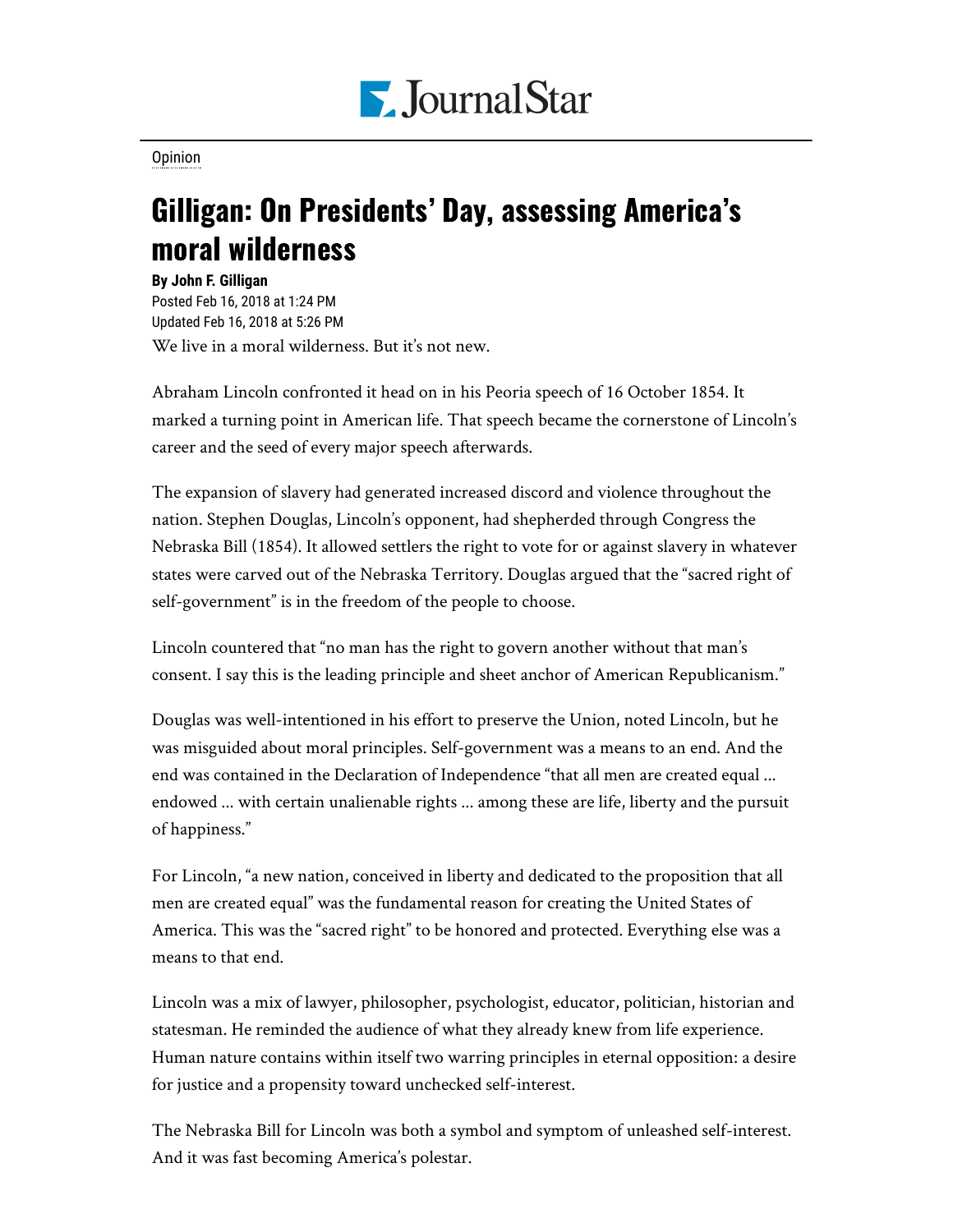In Lincoln's historical review, the "Genius of Discord ... had been having its sway" since the turn of the century. A new "sacred right to enslave another" was replacing the Declaration of Independence.

By 1838 violence had become pandemic. There were murderous mob uprisings in America's major cities. Vigilante groups were assaulting groups and people they found distasteful: racial, ethnic, religious and political. Editors, abolitionists, clergy and others of their interests and beliefs were beaten, killed or had their homes burned.

That was when Lincoln warned (1838) the Young Men's Lyceum at Springfield about "a spirit of lawlessness pervading the country." If it continued, Americans would be the "authors" of their own destruction.

In 1854, national self-destruction had gained a momentum of its own. The "apple of discord," said Lincoln, "was slavery. ... It is founded in the selfishness of man's nature." The moral principle rooted in the Declaration of Independence was morphing into a "new sacred right to enslave" other human beings.

We know the rest of the story. But what is its relevance today?

The chief characteristic of a moral wilderness is when what's obviously known to be morally right is blindsided by passionate interests. And personal outrage overrides moral decency.

The "genius of discord" is running rampant in today's public square. It's not just ugly but dangerous. Discord creates an us and them world. And since discord is the mother of hate, it inevitably breeds violence.

A lack of disciplined discourse creates a wilderness of unchained, passionate intensity used to justify any word or deed. At least Lincoln could speak to an audience, make a thoughtful argument over several hours and not be jeered from the podium. He adamantly opposed Douglas for six years, but never denigrated him.

Serious and respectful argument is no longer on stage. Twenty-first century mobs of destruction need no torches, bats or guns. Crowdsourcing via Twitter, Snapchat, Facebook etc. can destroy a person's character in seconds. Technology in mean-spirited hands is forging a moral political wilderness of quicksand.

Gathered at the steps of the Peoria County Courthouse, Lincoln reminded the audience that the moral fabric of the nation was in their hands. And that responsibility could never be offloaded even to their representatives. That's the Gettysburg message of "a new birth of freedom, and that government of the people, by the people, for the people, shall not perish from the earth."